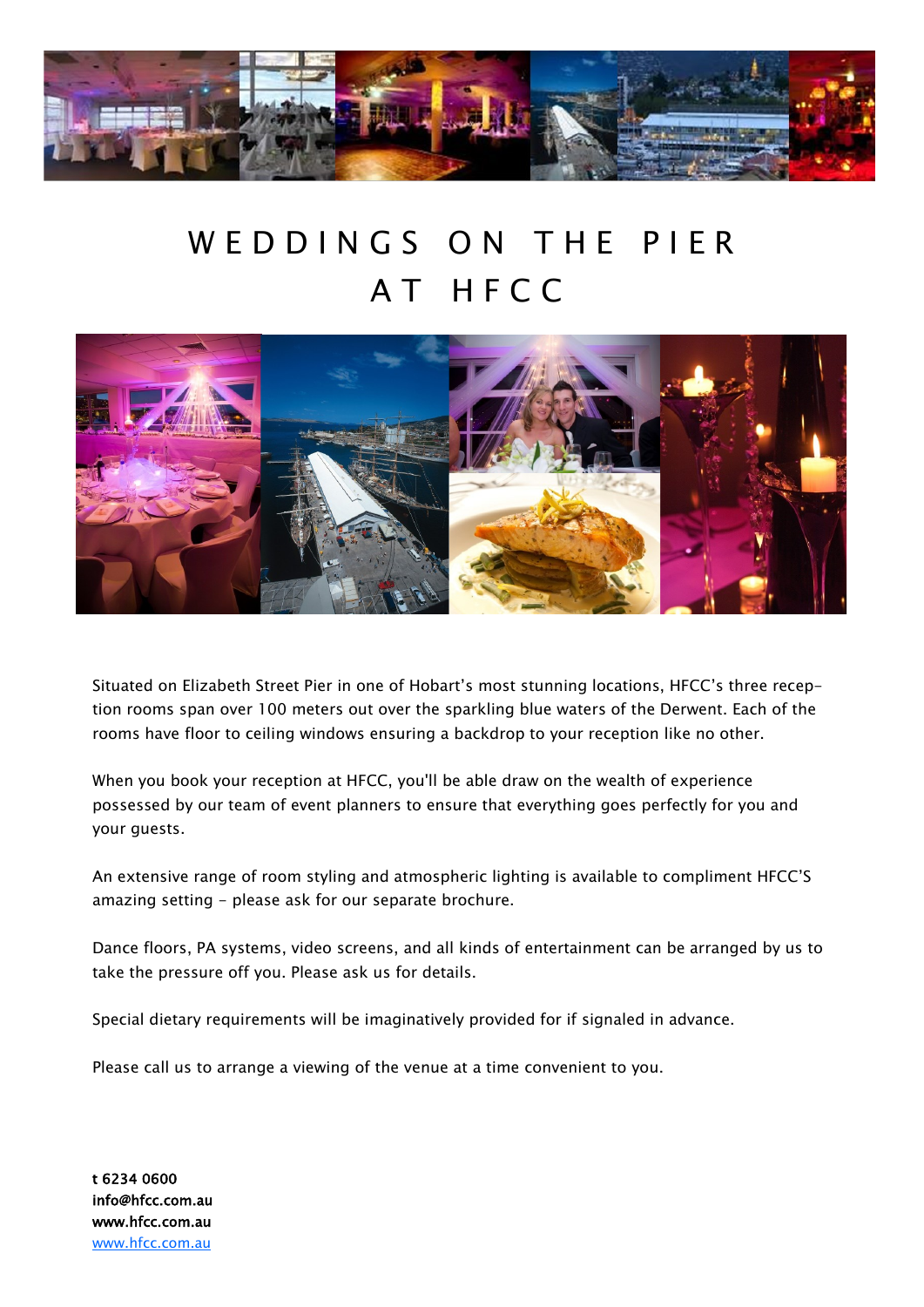

## WED D IN G S ON THE PIER A T H F C C

### Wedding reception packages

## Cocktail party package

Your selection of eight items from our canapé menu Your selection of three items from our box and bowl food menu Your wedding cake served as dessert

\$70 per person

### Wedding buffet package

Your selection of three items from our canapé menu served on arrival Your selection of two roast meats, two hot dishes and three salads, served with roast vegetables, deli selections and Tasmanian salmon, followed by a selection of desserts and cakes

\$80 per person

### Classic sit-down package

Your selection of three items from our canapé menu served on arrival Three course dinner including:

Your selection of two items from our entrée menu served alternately Your selection of two items from our main menu served alternately Your selection of two items from our dessert menu served alternately

#### \$85 per person

\$95 per person

### Premium sit-down package

Your selection of three items from our canapé menu served on arrival Three course dinner including:

Your selection of two items from our entrée menu served to your guest order Your selection of two items from our main menu served to your guests order Your selection of one item our dessert menu served with Tasmanian cheese as table share plates

| Optional extras               |                 |
|-------------------------------|-----------------|
| Extra canapé item             | \$3 per person  |
| Extra box and bowl food item  | \$12 per person |
| Selection of Tasmanian cheese | \$12 per person |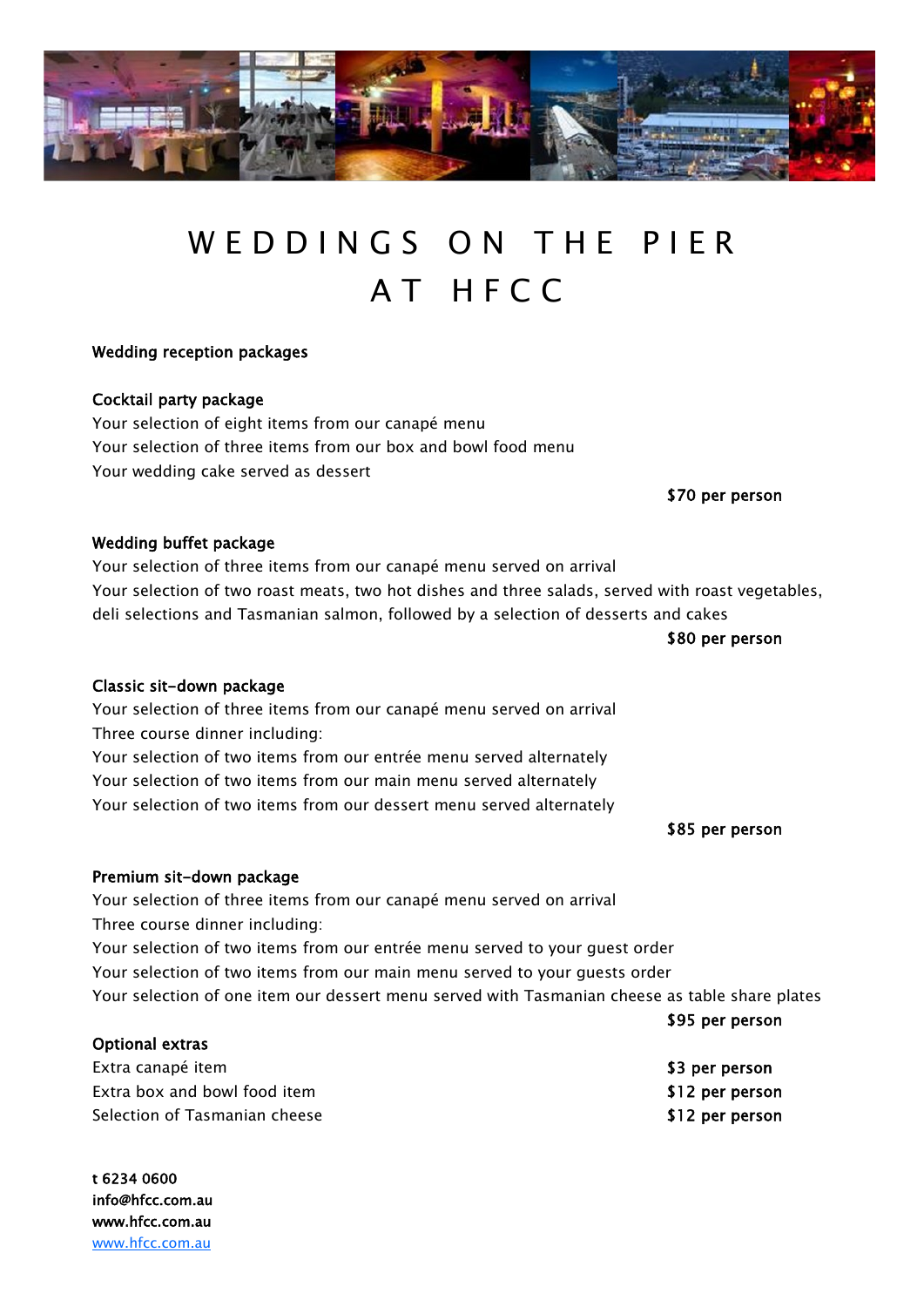

# B E V E R A G E P A C K A G E S A T H F C C

## Standard beverage package

Drinks served on trays at arrival and then over the bar for cocktail style receptions Drinks served on trays at arrival and then to the table for sit-down receptions Package duration is 5 hours

|                 | Sparkling wine Eternity NV, Hunter Valley, NSW    |
|-----------------|---------------------------------------------------|
| White wine      | West End Estate "Poker Face" Sauvignon Blanc, NSW |
| <b>Red wine</b> | West End Estate "Poker Face" Cabernet Merlot, NSW |
| <b>Beer</b>     | Boags Draught or Cascade Draught                  |
|                 | Boags Premium Light                               |
|                 | Soft drinks and fruit juice                       |

\$44 per person

### Tasmanian beverage package

Drinks served on trays at arrival and then over the bar for cocktail style receptions Drinks served on trays at arrival and then to the table for sit-down receptions Package duration is 5 hours

|            | Sparkling wine Devils Corner Sparkling, Pipers Brook, Tamar Valley |
|------------|--------------------------------------------------------------------|
| White wine | Chartley Estate Sauvignon Blanc, Tamar Valley                      |
| Red wine   | Storm Bay Pinot Noir, Tamar Valley                                 |
| Beer       | Boags Draught or Cascade Draught                                   |
|            | Boags Premium Light                                                |
|            | Soft drinks and fruit juice                                        |

\$52 per person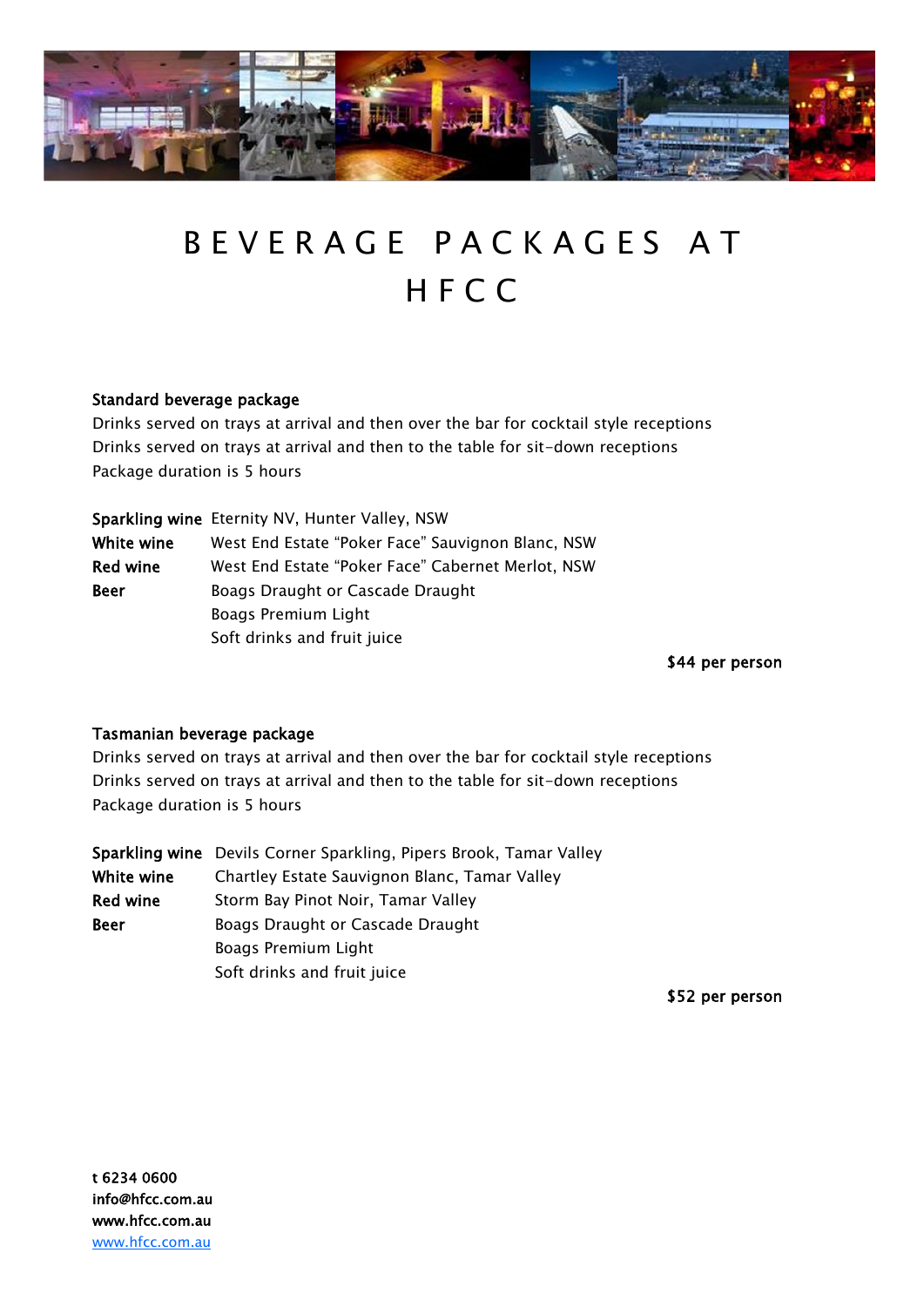

## CANAPE OPTIONS A T H F C C

## Cold

Chicken, aioli and chive in shortcrust cups Avocado paté with tomato and coriander salsa tartlets Salmon sashimi in a soy and ginger marinade Baby Thai beef salad spoons Smoked duck breast with fig jam on crisp bread Bruschetta with Richmond brie and a quince paste Cured baby octopus on sour dough with crème fraiche Smoked salmon on cucumber and horseradish cream Pancetta, fetta and herb frittata Prawn mousse on a mango and coriander salsa on homemade sourdough Bocconcini, tomato and basil skewers

### Hot

Herb and cream cheese filled mushrooms Cashew satay chicken skewers Bacon and mushroom arancini with aioli dip Crumbed cajun chicken with chilli sauce Almond and parmesan crusted fish goujons with lemon aioli sauce Pork and red currant sausage rolls with tomato chutney Chicken and coriander dumplings Spicy chicken and mango sausage rolls Blue cheese and caramelized red onion tartlets Red wine marinated eye fillet skewers Sweet potato, spinach and parmesan open pies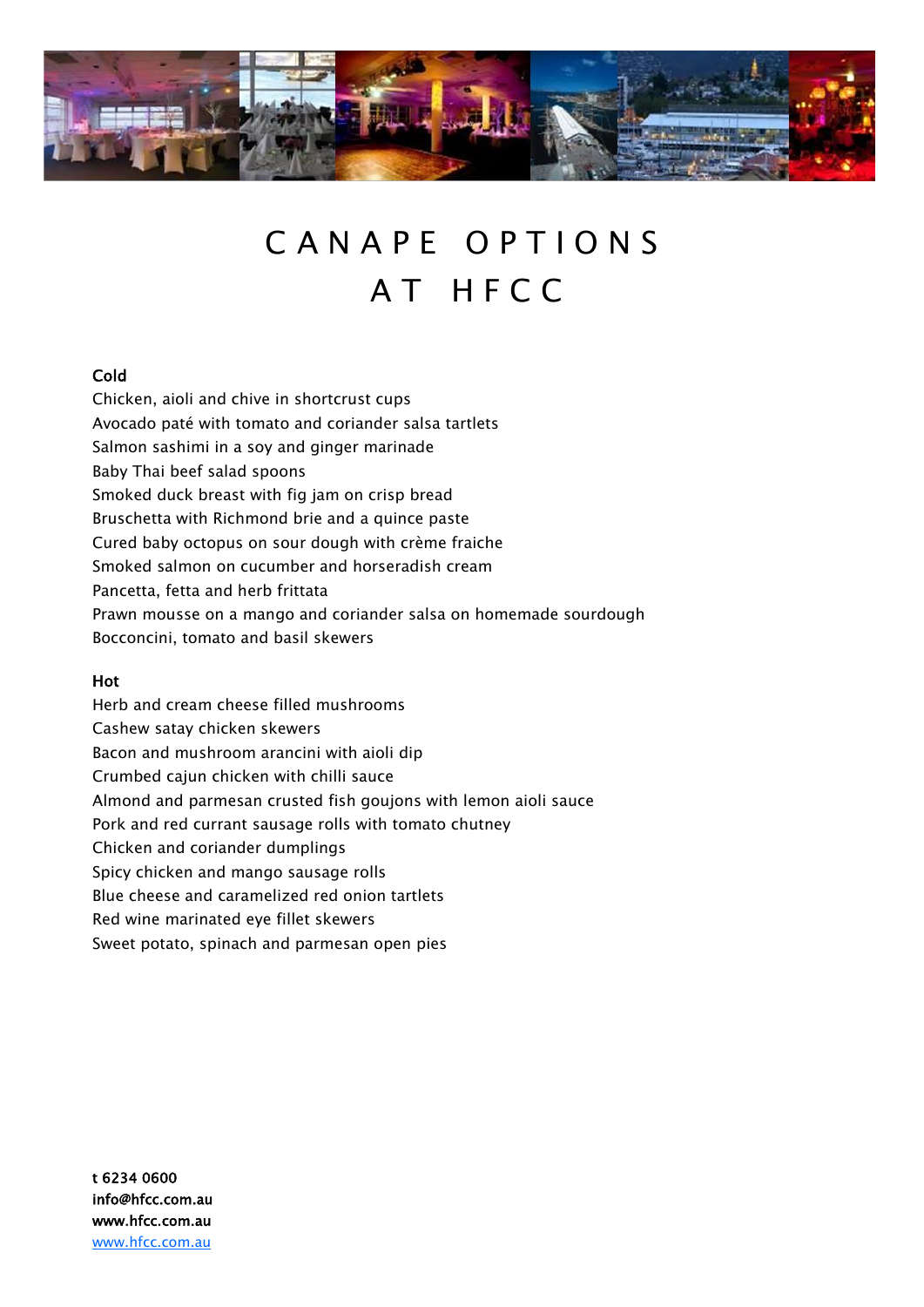

## B O X A N D B O W L F O O D O P T I O N S A T H F C C

Some more substantial finger food options, served in boxes or bowls, ideal for cocktail style weddings, and perfect for eating with just a fork, chopsticks or your fingers

Lemon myrtle and pepper calamari with a rocket and cherry tomato salad served in a box

Prawn and spring onion risotto served in a bowl

Chicken, bacon, mushroom and fennel risotto served in a bowl

Thai beef salad with chilli and palm sugar dressing served in a bowl

Boks chorizo served with couscous and red wine caramelised onion served in a box

Beer battered fish pieces with house wedges served in a paper cone

Mini roast beef chunks with roast vegetables and a shiraz and rosemary reduction, served on a tray box

Warm poached chicken salad with a mustard dressing served in a bowl

Beef and black beans with rice noodles served in a noodlebox

House special fried rice with Chinese sausage and prawns coriander and baby corn served in a noodlebox

Chicken laksa with vermicelli noodles served in a bowl

#### **VEGETARIAN**

Huon valley mushroom and Tasmanian blue cheese risotto served in a bowl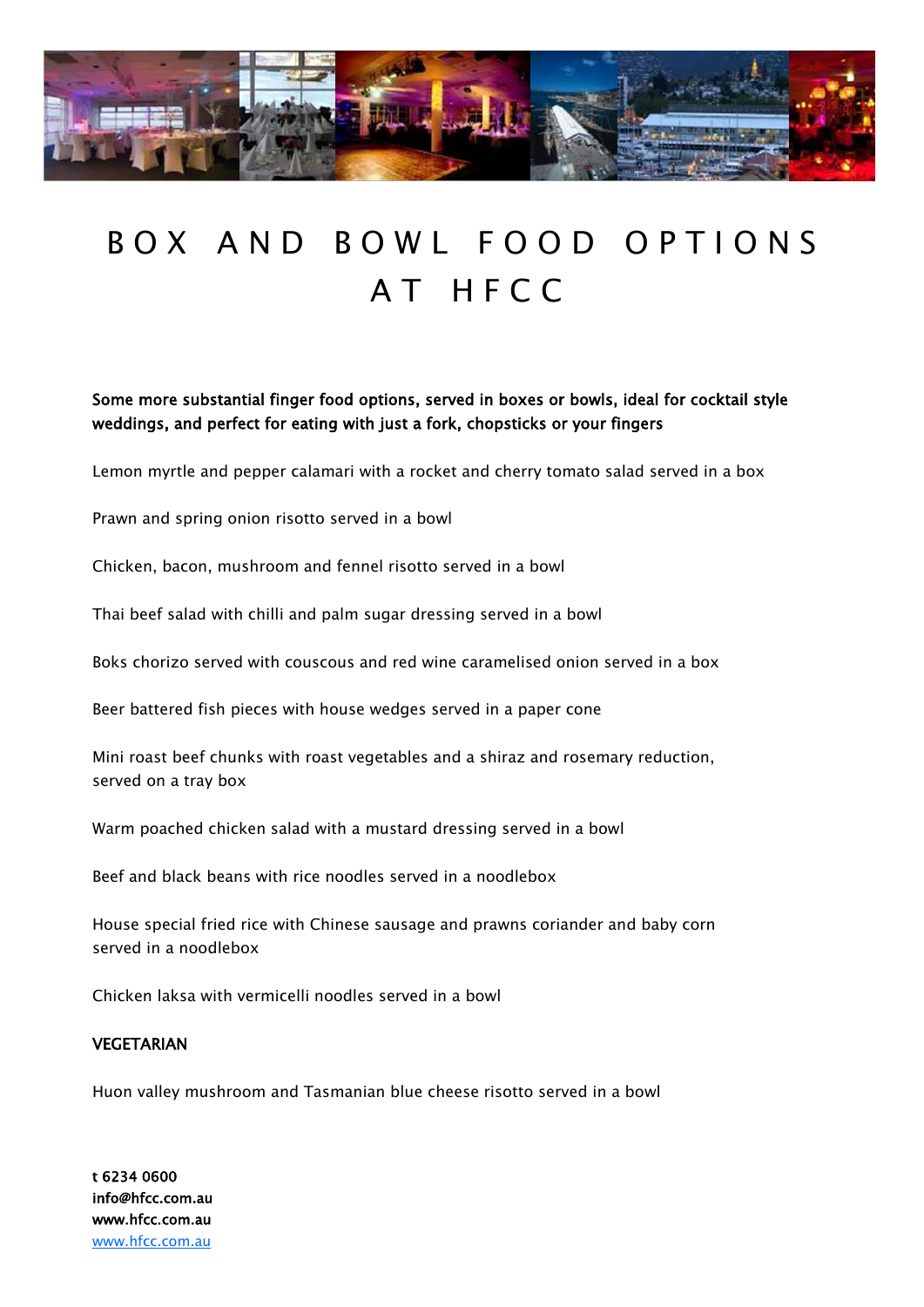

## BUFFET OPTIONS A T H F C C

Baker's basket of bread rolls and fresh cut breads Whole poached salmon Marinated vegetables Cold meat platters

#### Your choice of any two roast meats

Honey baked ham Carved roast lamb Roast pork leg with crispy crackling Scotch fillet of beef

All served with oven roasted potatoes in olive oil with herbs & seasonal vegetables

#### Your choice of any two hot dishes

Penne pasta carbonara Thai green curry chicken with steamed jasmine rice Rogan Josh, a North Indian lamb curry Boeuf Bourguignon, the classic French slow cooked beef and Burgundy Roasted chicken pieces

#### Your choice of any three salads

Butternut pumpkin, spinach and chickpea salad Tossed garden salad Potato and spring onion salad with a seeded mustard dressing. Traditional style coleslaw Tomato, bocconcini and basil salad Greek salad Spring vegetable pasta salad

#### Dessert buffet

A variety of cakes and pastries which may include cheese cakes, hazelnut gateaux, chocolate torte, panna cottas, profiteroles, orange and lemon tarts, mini pavlovas, fruit salad and chantilly cream. Served with tea and coffee.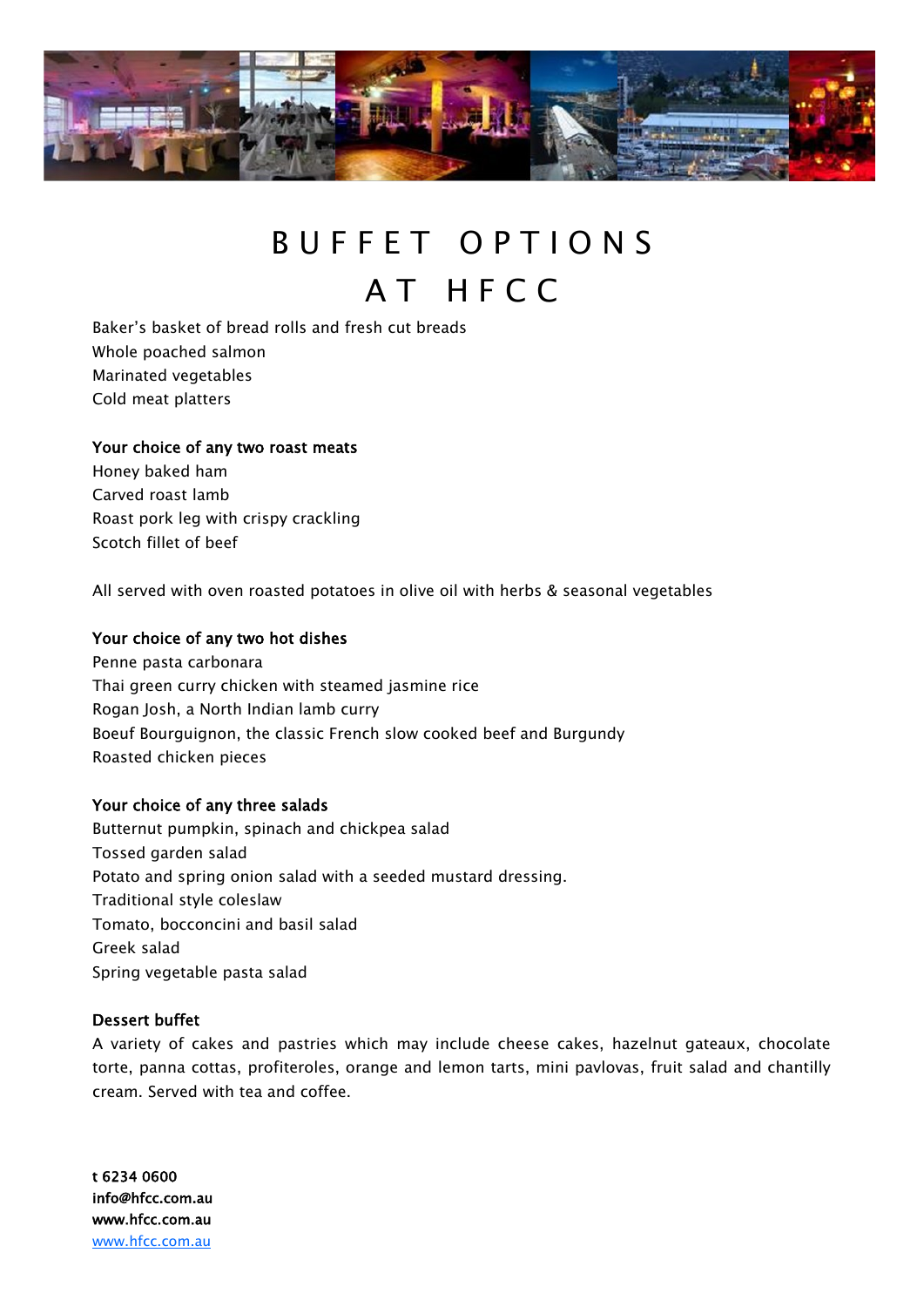

## M E N U O P T I O N S A T H F C C

## Entrées

Ten things from Tasmania (\$3 surcharge pp) an individual showcase of the best of Tasmanian produce including cured meats, fresh seafood and local cheese

Char grilled chicken tenderloins served on a mushroom and shallot duxelle with an apple and balsamic glaze

Seafood chowder rich creamy soup with fresh Tasmanian seafood

Honey seared quail on a lime scented red cabbage with crumbled local fetta

Seared lamb cutlets on puy lentils with olive tapenade

Rolled pork belly stuffed with sage and garlic served on sautéed diced apple

Huon Salmon Terrine with horseradish cream and baby herb salad

Vegetable and herb terrine Verjuice dressed rocket salad and mild spiced capsicum cream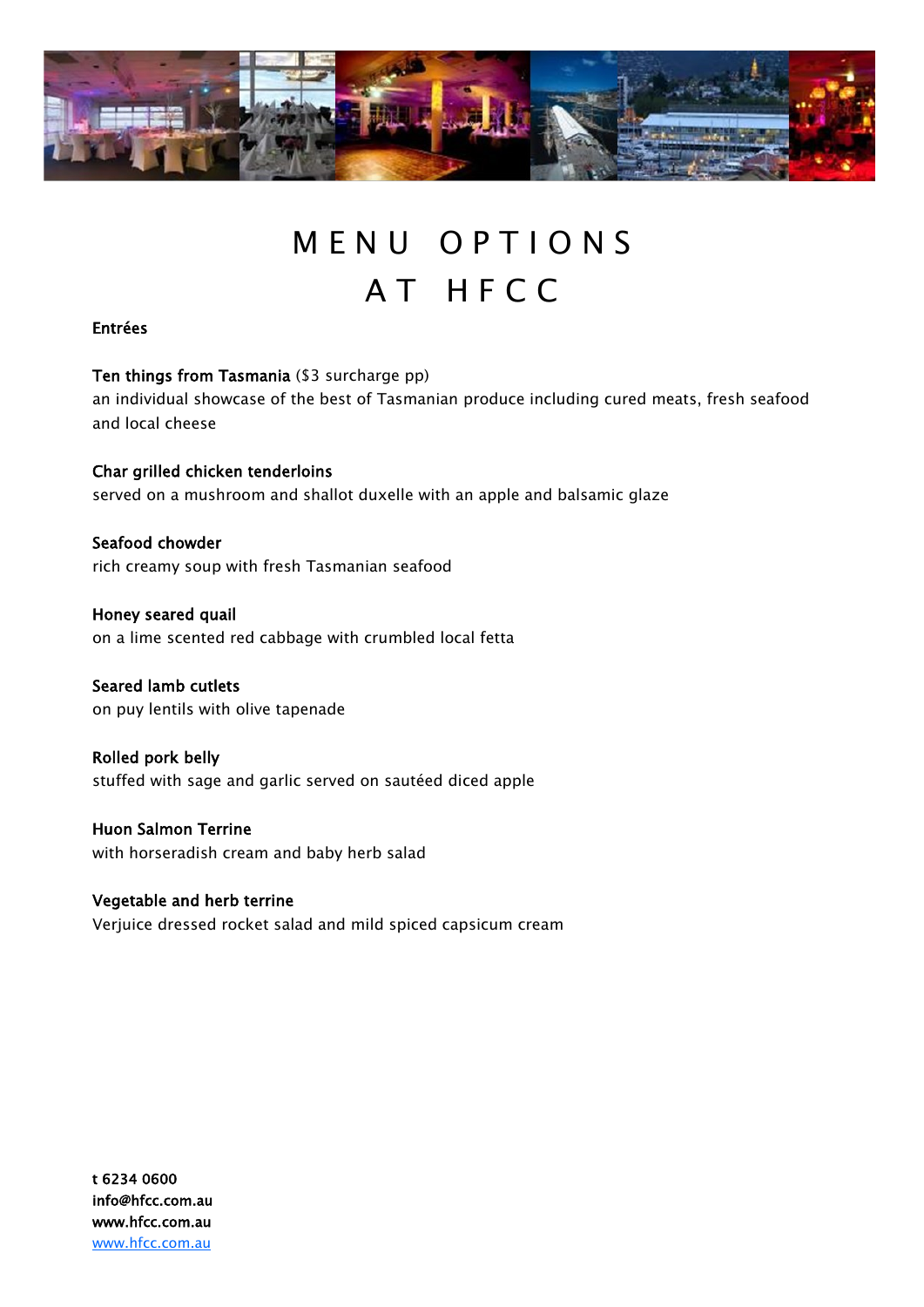

## M E N U O P T I O N S A T H F C C

Main Courses

Premium eye fillet of beef

on a duchesse potatoes with forrestier sauce and seasonal vegetables

## Port Huon Atlantic salmon steak

pan seared and served on crisp dauphinoise potatoes, steamed green beans and a creamy leek braise

## Lamb shank on potato and cauliflower smash with brunoise vegetables and a pinot noir braise

Traditional milk poached pork cutlet on potato gratin with steamed seasonal vegetables and a tarragon cream sauce

Thyme poached chicken breast on a mushroom risotto with chiffonade vegetables and a saffron broth

Local scotch fillet served medium rare with baked new potatoes, grilled zucchini and a Béarnaise sauce

Fresh catch of the day on star anise scented rice with lemon myrtle infused white wine sauce